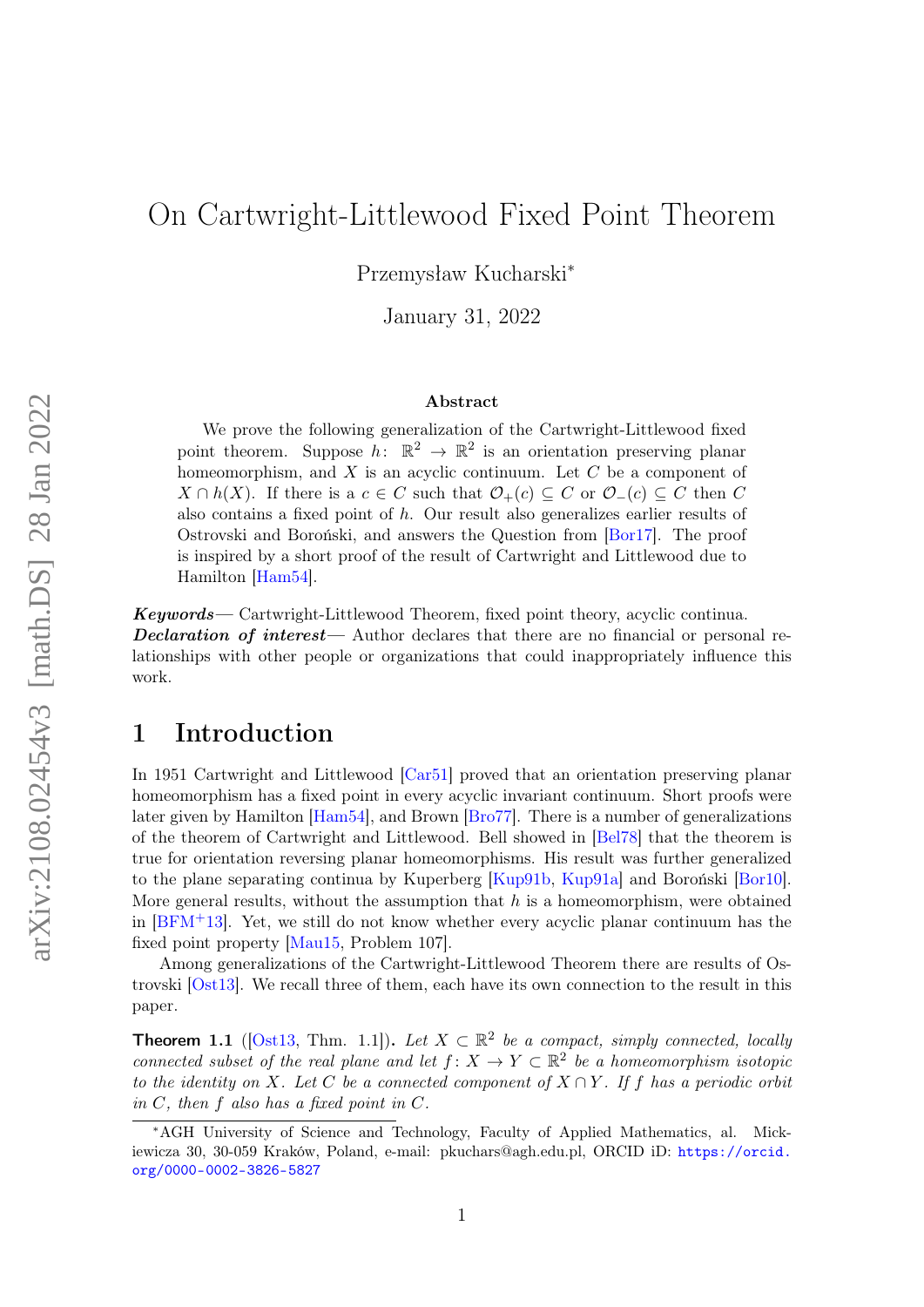**Theorem 1.2** ([\[Ost13,](#page-7-3) Thm. 2.7]). Let  $D \subset \mathbb{R}^2$  be a Jordan domain and  $f: D \to E \subset \mathbb{R}^2$ be an orientation preserving homeomorphism. Let C be a connected component of  $D \cap E$ . If f has a periodic orbit in  $C$ , then f also has a fixed point in  $C$ .

At last, as a corollary to Theorem [1.1,](#page-0-0) Ostrovski obtained slightly stronger result, which we are going to use later on, that is

<span id="page-1-0"></span>**Theorem 1.3** ([\[Ost13,](#page-7-3) Cor. 1.2]). Let  $X \subset \mathbb{R}^2$  and  $f: X \to Y$  be as in Theorem [1.1](#page-0-0) and let C be a connected component of  $X \cap Y$ . If f has no fixed point in C, then the orbit of every point  $x \in C$  eventually leaves C, i.e., there exists  $n(x) \in \mathbb{N}$  such that  $f^{n}(x) \notin C$ .

In 2015 Boroński [\[Bor17\]](#page-6-0) developed ideas in [\[Bro77\]](#page-6-3) and proved the following

**Theorem 1.4** ([\[Bor17,](#page-6-0) Theorem 1.1]). Let  $h: \mathbb{R}^2 \to \mathbb{R}^2$  be an orientation preserving planar homemorphism, and let C be a continuum such that  $h^{-1}(C) \cup C$  is acyclic. If there is a point  $c \in C$  such that  $\mathcal{O}_+(c) \subset C$  or  $\mathcal{O}_-(c) \subset C$ , then C also contains a fixed point of h.

He also asked the following [\[Bor17,](#page-6-0) Question].

**Question.** Suppose  $h : \mathbb{R}^2 \to \mathbb{R}^2$  is an orientation preserving planar homeomorphism and X is an acyclic continuum. Let C be a component of  $X \cap h(X)$ . If there is a  $c \in C$  such that  $\{h^{-i}(c) : i \in \mathbb{N}\} \subseteq C$  or  $\{h^{-i}(c) : i \in \mathbb{N}\} \subseteq C$  must C also contain a fixed point of h?

In this paper we are going to show that we can modify the approach of Hamilton [\[Ham54\]](#page-6-1) (which in fact was heavily based on the unpublished lemma proved by Newman) to answer Boroński's question in the affirmative. That is, we are going to prove the following result.

<span id="page-1-1"></span>**Theorem 1.5.** Suppose h:  $\mathbb{R}^2 \to \mathbb{R}^2$  is an orientation preserving planar homeomorphism and X is an acyclic continuum. Let C be a component of  $X \cap h(X)$ . If there is a  $c \in C$ such that  $\mathcal{O}_+(c) \subseteq C$  or  $\mathcal{O}_-(c) \subseteq C$  then C also contains a fixed point of h.

We are also going to exhibit an alternative proof of the above result, by showing that Theorem [1.3](#page-1-0) implies Theorem [1.5.](#page-1-1) Interestingly, we can also obtain a version of Theorem [1.5](#page-1-1) with stronger assumption and claim using similar arguments as in the proof of [\[Bor17,](#page-6-0) Thm. 1.2] and in the paper [\[Bor10\]](#page-6-5). Boroński showed in [\[Bor17,](#page-6-0) Thm. 1.2] that if a continuum C contains a k-periodic orbit  $\mathcal O$  of an orientation reversing planar homeomorphism g, for  $k > 1$ , then orbit of every 2−periodic point linked to  $\mathcal O$  must be contained in  $C \cup g^{-1}(C)$ , assuming  $C \cup g^{-1}(C)$  is acyclic. On the other hand Bonino's results [\[Bon06\]](#page-6-7) implies that always such a 2−periodic point exists. There is a similar concept of linked periodic orbits for orientation preserving planar or in general surface homomorphisms. Moreover, there exist an orientation preserving counterpart of Bonino's theorem due to Kolev [\[Kol90\]](#page-7-4). We are going to exploit these facts to construct a proof of Theorem [1.5,](#page-1-1) with the additional assumption that the bounded orbit is periodic. The proof is similar to to the proof of [\[Bor17,](#page-6-0) Thm. 1.2], and highlights a connection between, on one hand side, linking of orbits in terms of appropriate Jordan curves and, on the other hand, co-existance of orbits in continua.

<span id="page-1-2"></span>**Theorem 1.6.** Suppose h:  $\mathbb{R}^2 \to \mathbb{R}^2$  is an orientation preserving planar homeomorphism and X is an acyclic continuum. Let C be a component of  $X \cap h(X)$ . If there is a periodic point  $c \in C$  such that  $\mathcal{O}_+(c) \subseteq C$  then C contains a fixed point of h linked to  $\mathcal{O}$ .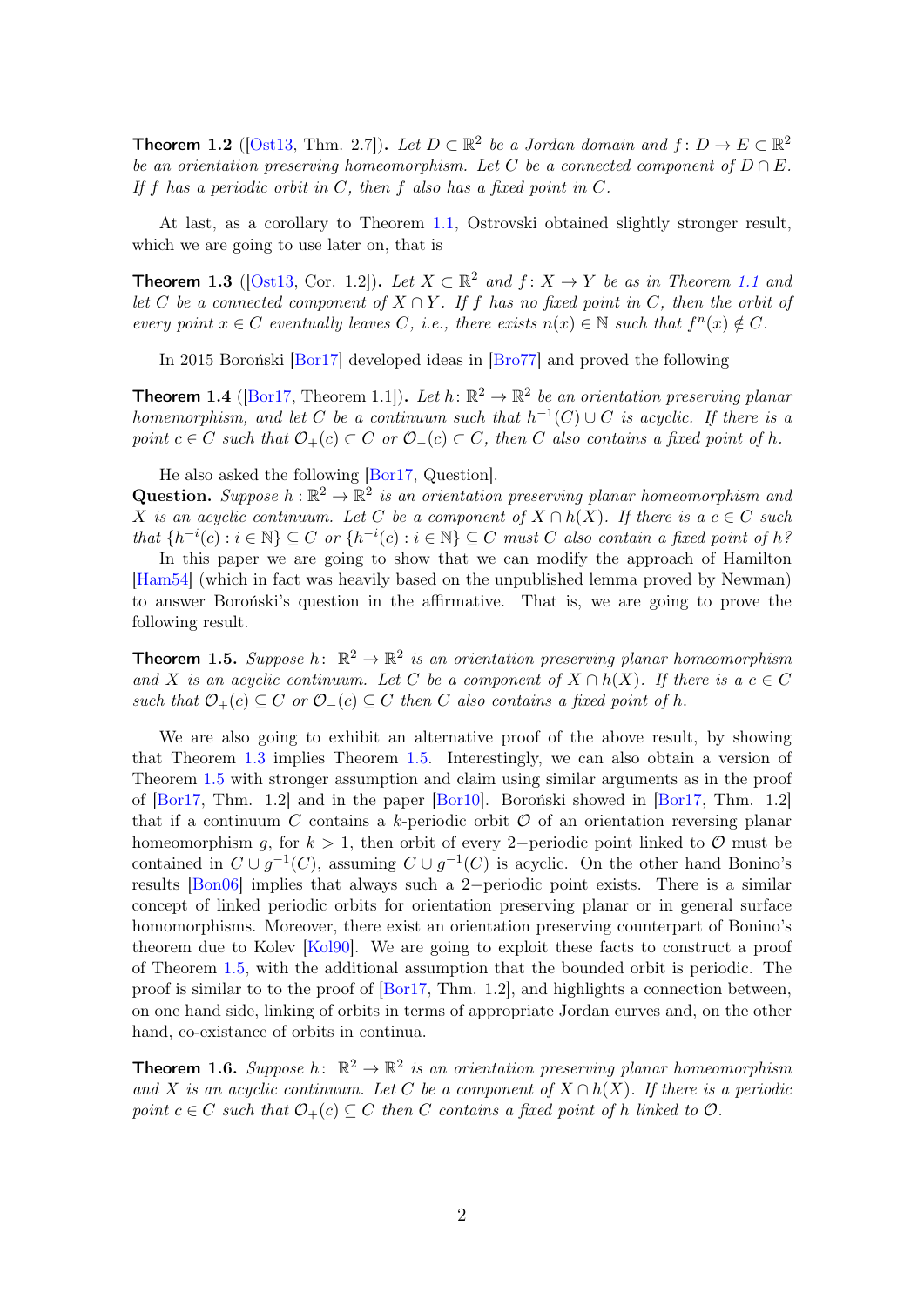### 2 Preliminaries

We follow notation from  $[Bar17]$ . For a subset U of a topological space we define its closure  $ClU = U$ , boundary  $\partial U$  and interior Int U in the usual way. A maximal connected subset of a topological space will be called a connected component, or just a component. We will say that  $U$  is forward invariant if it contains its image and strictly invariant if it is equal to its image. Similarly, we define backward invariance. Any sequence  $\{q_n\}_{n\in\mathbb{N}}$ , where  $q_n$  are either sets or points, will be abbreviated to  $\{q_n\}$  if no confusion about the index set is to be made. Respectively, forward and backward orbit of a point  $z$  under mapping h will be denoted  $\mathcal{O}_{+}^{h}(z)$  and  $\mathcal{O}_{-}^{h}(z)$ , and we will sometimes omit superscript and write  $\mathcal{O}_+(z)$  and  $\mathcal{O}_-(z)$ . A subset  $X \subset \mathbb{R}^2$  will be called plane continuum, if it is compact and connected. Moreover, any continuum that does not separates the plane, that is whose complement is connected, will be called acyclic. It is well known, that plane continuum X is acyclic if and only if we can find a decreasing sequence of closed discs  $\{K_n\}_{n\in\mathbb{N}}$  such that  $K_n \subset \text{Int } K_{n-1}$  and  $X = \bigcap_{n \in \mathbb{N}} K_n$ . A Jordan curve is a simple, closed curve. We will sometimes identify Jordan curve with its image. A simply connected compact subset of the plane with boundary being a Jordan curve will be called Jordan domain. Any Jordan curve  $\gamma$  separates plane into two domains, one of them is bounded and will be called the inner domain of  $\gamma$ . Any subset of the plane homeomorphic with a closed unit disc will be called a closed disc. We recall a result we will need later on.

<span id="page-2-0"></span>**Lemma 2.1.** Nonempty intersection of finitely many Jordan domains is a disjoint union of Jordan domains.

Moreover, two continuous mappings  $h_1, h_2 \colon X \to Y$  of topological spaces  $X, Y$  are said to be homotopic in Y, if we can find a continuous function  $J: X \times [0,1] \rightarrow Y$ , in which case J is called a homotopy. If additionally  $x \mapsto J(x,t)$  is a homeomorphism for every  $t \in [0,1]$ , it is called an isotopy. In order to give a proof based on the result of B. Kolev, we need to introduce the following

<span id="page-2-2"></span>**Definition 2.2.** Let  $\mathcal{O}_+(1)$  and  $\mathcal{O}_+(2)$  be two periodic orbits of a homeomorphism h of a surface S. We say that  $\mathcal{O}_+(1)$  and  $\mathcal{O}_+(2)$  are unlinked if there exist two discs  $D_i \subset S$ ,  $i = 1, 2$ , with the following properties:

- (1) for every  $i = 1, 2$  we have  $\mathcal{O}_i \subset \text{Int}(D_i)$ ,
- $(2)$   $D_1 \cap D_2 = \emptyset$ ,
- (3) for every  $i = 1, 2$  the image  $h(\partial D_i)$  is freely isotopic to  $\partial D_i$  in  $S \setminus (O_1 \cup O_2)$ .

Otherwise the orbits  $\mathcal{O}_1$  and  $\mathcal{O}_2$  are said to be linked. Sometimes we will signify the mapping with respect to which orbits are linked or unlinked, writing  $h$ -linked or  $h$ -unlinked. Two sets that are images of Jordan curves are said to be freely isotopic, if their respective curves are.

B. Kolev formulated his result for  $C^1$ -diffeomorphisms, but, as Bonino pointed out in his introduction [\[Bon06\]](#page-6-7), it holds true also for homeomorphisms.

<span id="page-2-1"></span>**Theorem 2.3** ([\[Kol90\]](#page-7-4)). Let  $h: \mathbb{R}^2 \to \mathbb{R}^2$  be an orientation preserving homeomorphism. Then for every k-periodic orbit  $\mathcal{O}$ , for  $k > 1$ , there exists a fixed point linked to  $\mathcal{O}$ .

The key lemma in proving our results is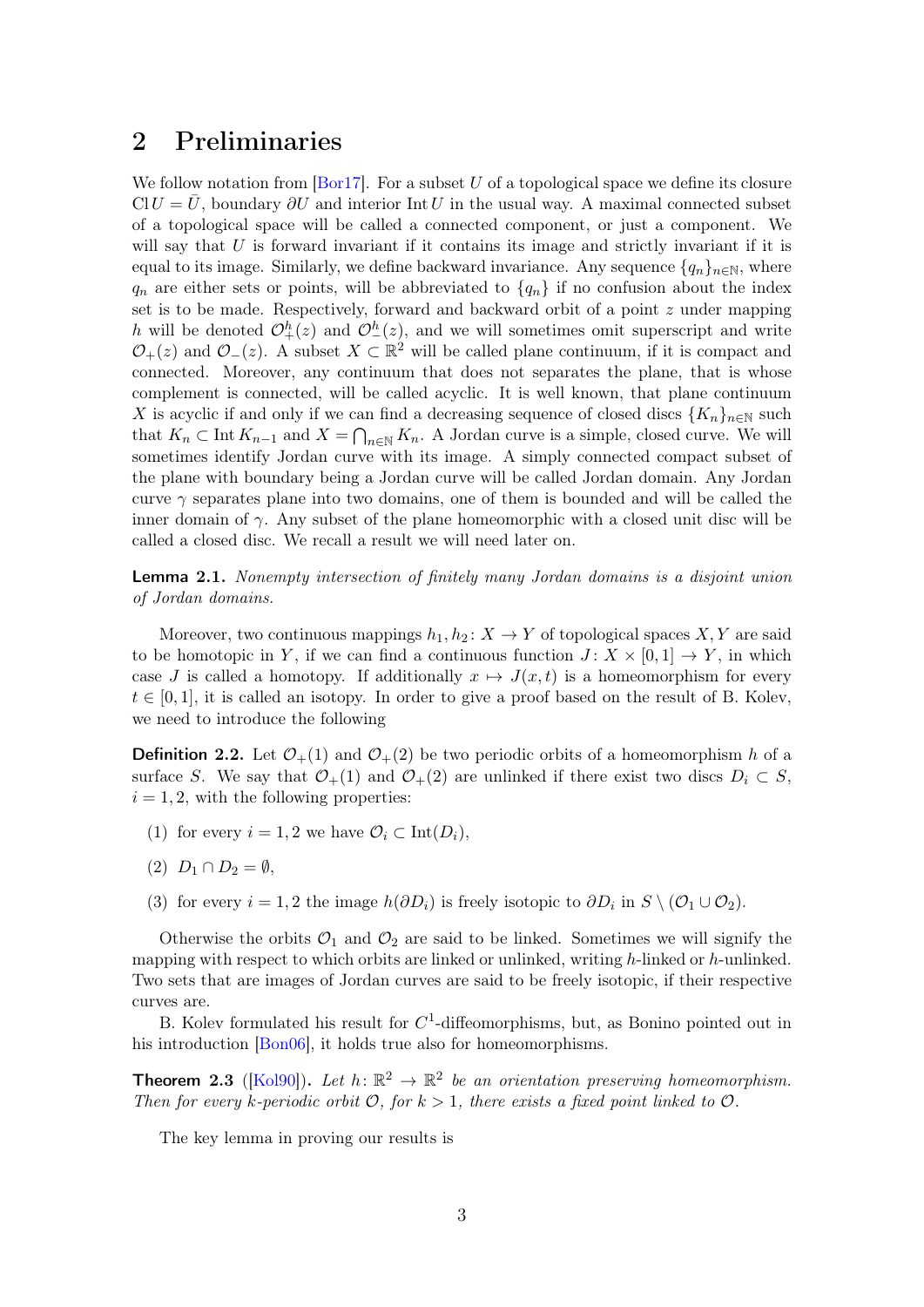<span id="page-3-0"></span>**Lemma 2.4.** Let  $h: \mathbb{R}^2 \to \mathbb{R}^2$  be a homeomorphism and X an acyclic continuum. Let also  ${K_n}_{n\in\mathbb{N}}$  be a descending sequence of closed discs such that  $K_n\subset \text{Int }K_{n-1}$  and  $X=$  $\bigcap_{n\in\mathbb{N}} K_n$ . Then for every connected component C of  $X\cap h(X)$ , closures  $R_n$ ,  $n=1,2,...$ , of the component of  $\text{Int } K_n \cap \text{Int } h(K_n)$  containing C constitute a descending sequence of closed discs with  $\bigcap_{n\in\mathbb{N}} R_n = C$ .

*Proof.* Note that  $R_n$  is a closed disc, since by Lemma [2.1](#page-2-0) Int  $K_n \cap h(\text{Int } K_n)$  is a disjoint union of inner domains. Moreover,  $\{R_n\}$  is descending. Indeed, since  $R_n$  is connected, it must be contained in some connected component of  $\text{Int } K_{n-1} \cap h(\text{Int } K_{n-1})$  and if it was not contained in the component containing  $C$ , then  $C$  would connect two different components in Int  $K_{n-1} \cap h(\text{Int } K_{n-1})$ , which is not possible. To see that  $C = \bigcap_{n \in \mathbb{N}} R_n$ , notice that  $\tilde{R} = \bigcap_{n \in \mathbb{N}} R_n$  is connected and  $C \subset \tilde{R} \subset X \cap h(X)$ . Moreover, C by definition is a maximal connected subset of  $X \cap h(X)$ , hence  $C = \tilde{R}$ .  $\Box$ 

<span id="page-3-1"></span>**Lemma 2.5.** Let  $h: \mathbb{R}^2 \to \mathbb{R}^2$  be an orientation preserving homeomorphism,  $D \subset \mathbb{R}^2$  a closed disc that is neither backward nor forward invariant and R the closure of a component of h(Int D)∩Int D  $\neq$  Ø. Then there exists an extension H of h|<sub>R∩h</sub>-1<sub>(R)</sub> with no fixed points in  $\mathbb{R}^2 \setminus (R \cap h^{-1}(R)).$ 

*Proof.* Put  $D'_1 = \text{Int } D$ ,  $h(D'_1) = D'_2$ . By assumption  $\partial D'_1 \cap \partial D'_2$  contains at least two points and, by Lemma [2.1](#page-2-0) the component  $G' = \text{Int } R$  of  $D'_1 \cap D'_2$  has for its boundary a simple closed curve  $J'$ . We now transform entire plane, so that the image of  $J'$  is a unit circle, more suitable for our argument. Namely, let  $f: \mathbb{R}^2 \to \mathbb{R}^2$  be a homeomorphism, such that  $J = f(J')$  is a circle. Put  $T = f \circ h \circ f^{-1}$ . Then T is orientation preserving. Let also  $D_1 = f(D'_1)$ ,  $T(D_1) = (f \circ h \circ f^{-1})(f(D'_1)) = D_2$  and put  $G = f(G')$ .

For  $r = 1, 2$  the components  $D_{ri}$  of  $D_r \backslash G$  have each as a boundary a simple closed curve composed of an arc  $L_{ri}$  of J and an arc  $A_{ri}$  of  $\partial D_r$  with common endpoints, see Figure [1.](#page-8-0) For each pair of subscripts r and i, let  $L'_{ri}$  be a circular arc of radius sufficiently close to 1 with the same endpoints as  $L_{ri}$ , such that no two arcs  $L'_{ri}$  meet except in endpoints. This is possible since the arcs  $L_{ri}$  of J are disjoint except for endpoints. Let  $\Delta_{ri}$  be the inner domain of  $L_{ri} \cup L'_{ri}$ .

Note that we can find isotopies  $\kappa_{ri}: [0,1]^2 \to \bar{D}_{ri}$  and  $\iota_{ri}: [0,1]^2 \to \bar{\Delta}_{ri}$  between respectively  $L_{ri}$  and  $A_{ri}$ , and  $L_{ri}$  and  $L'_{ri}$  that fixes endpoints. We can also demand that  $\bar{D}_{ri}$  decomposes into disjoint family of curves  $\{\kappa_{ri}(s,\cdot)\}_{s\in[0,1]}$ . Similarly,  $\bar{\Delta}_{ri}$  decomposes into  $\{\iota_{ri}(s,\cdot)\}_{s\in[0,1]}.$  Let us put  $\iota'_{ri}(s,t) = \iota_{ri}(\iota_{ri}^{-1}(\kappa_{ri}(s,0))_1,t)$ , where  $(\cdot)_1$  is a projection on the first coordinate. Then  $\iota'_{ri}|_{[0,1]\times\{0\}} = \kappa_{ri}|_{[0,1]\times\{0\}}$ . Put  $\phi_{ri}(x) = \iota'_{ri}(\kappa_{ri}^{-1}(x))$ . It maps  $\bar{D}_{ri}$  onto  $\bar{\Delta}_{ri}$  and leaves fixed each point of  $L_{ri}$ . Hence if

$$
\bar{\Delta}_r = \bar{G} \cup \bigcup_i \bar{\Delta}_{ri} \text{ for } r = 1, 2
$$

the functions  $\phi_r$  defined by

$$
\phi_r|_{\bar{G}} = \mathrm{id}
$$

$$
\phi_r|_{\bar{D}_{ri}} = \phi_{ri}
$$

are topological maps of  $\bar{D}_r$  onto  $\bar{\Delta}_r$  for  $r = 1, 2$ .

Let  $T' : \bar{\Delta}_1 \to \bar{\Delta}_2$  be defined as  $T' = \phi_2 \circ T \circ \phi_1^{-1}$ . Then  $T|_{\bar{G} \cap T^{-1}(\bar{G})} = T'|_{\bar{G} \cap T^{-1}(\bar{G})}$ . Moreover, if  $x \in \bar{\Delta}_1 \setminus \bar{G}$ ,  $x \notin T'(\bar{\Delta}_1)$ . Similarly, if  $x \in \bar{G} \setminus (\bar{G} \cap T^{-1}(\tilde{\bar{G}})) = \bar{G} \setminus T^{-1}(\tilde{\bar{G}})$ , then  $T\phi_1^{-1}(x) = T(x) \notin \overline{G}$ . As  $\phi_2$  is a homeomorphism,  $\phi_2 T \phi_1^{-1}(x) \notin \overline{G}$ . Hence there are no fixed points of T' outside  $\bar{G} \cap T^{-1}(\bar{G})$ .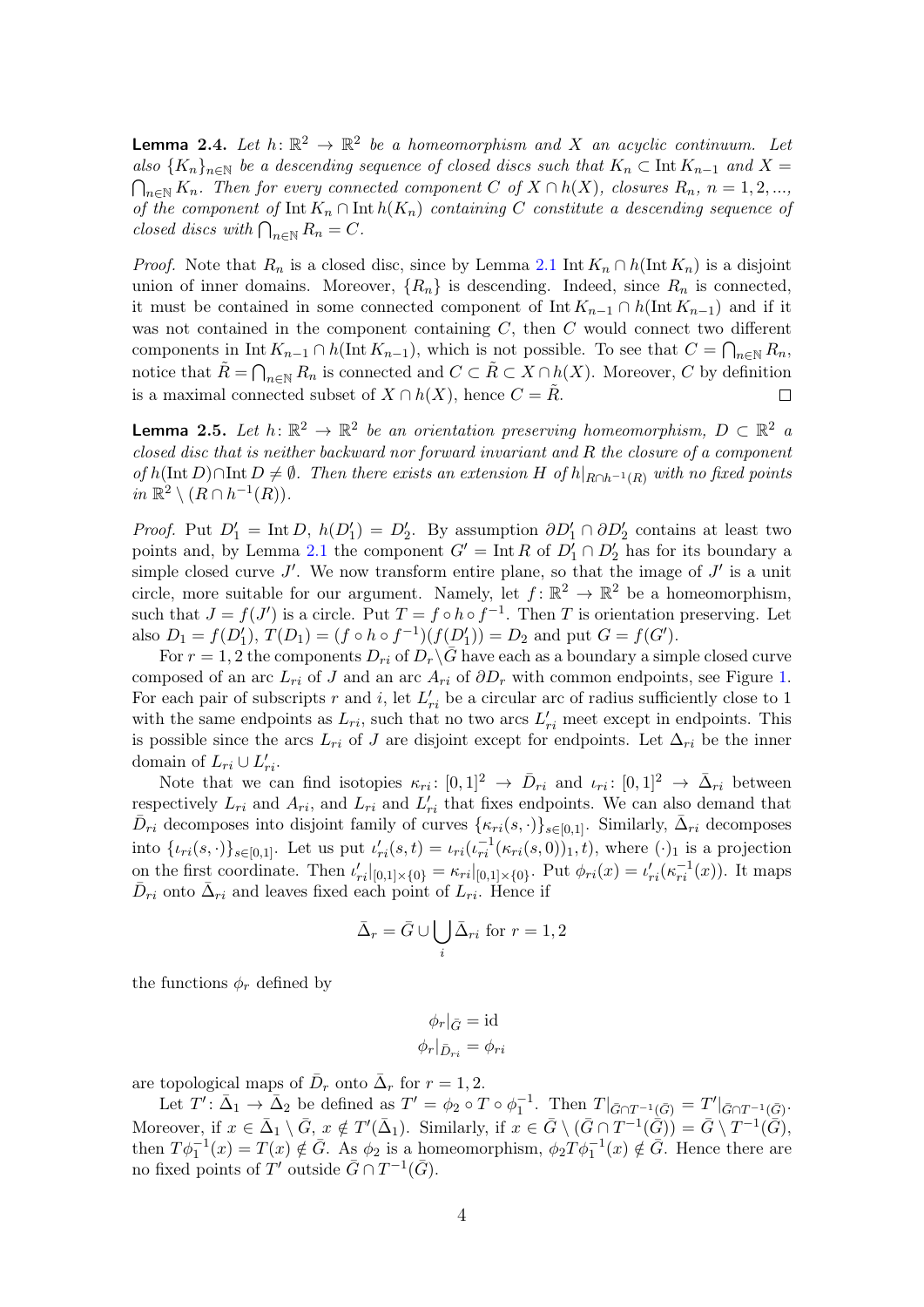Let T' be extended to the whole of  $\mathbb{R}^2$  as follows. Let z be a point of  $\mathbb{R}^2 \setminus \bar{\Delta}_1$ . Then z is expressible uniquely as  $\pi(z) + \rho(z)\mu_z$ , where  $\pi: \mathbb{R}^2 \setminus \Delta_1 \to \partial \Delta_1$  is projection along lines crossing the centre of plane O onto  $\partial \Delta_1$ ,  $\mu_z$  is the unit vector in the direction  $Oz$ , and  $\rho(z) > 0$ . We define  $T'(z) = T'(\pi(z)) + \frac{3\rho(z)}{2} \mu_{T'(z)}$ . Note that convexity of  $\bar{\Delta}_1$  and  $\bar{\Delta}_2$  implies that  $\pi$  and  $\rho$  are well defined and extension T' preserves orientation, see Figure [1.](#page-8-0) Since for every  $z \in \mathbb{R}^2 \setminus \Delta_1$  transformation  $\frac{3\rho(z)}{2} \mu_z \mapsto \frac{3\rho(z)}{2} \mu_{T'(z)}$  is a bijection, as well as  $T'|\Delta_1$ , we conclude that T' is a homeomorphism of  $\mathbb{R}^2$ . Suppose T' has a fixed point  $z = T'(z) \in \mathbb{R}^2 \setminus \overline{\Delta}_1$ . Then the directions from O to z and to  $T'(z)$  are the same, hence  $\pi(z) = T'(\pi(z))$ . Consequently,  $\mu_z = \mu_{T'(z)}$  and from  $T'(\pi(z)) + \frac{3\rho(z)}{2}\mu_z = \pi(z) + \rho(z)\mu_{T'(z)}$ by subtraction we obtain  $\frac{\rho(z)}{2}\mu_z = 0$ , but  $\rho(z) > 0$ , a contradiction. Hence  $T'(z) \neq z$ , and  $T'$  is an orientation preserving homeomorphism of the plane without fixed points in  $\mathbb{R}^2 \setminus \bar{G} \cap T^{-1}(\bar{G})$ . We can finally define a bijective orientation preserving extension H of  $h|_{\bar{G}' \cap h^{-1}(\bar{G}')}$  to the entire plane with no fixed points in  $\mathbb{R}^2 \setminus \bar{G}' \cap h^{-1}(\bar{G}') = \mathbb{R}^2 \setminus (R \cap h^{-1}(R))$ by the formula  $H = f^{-1} \circ T' \circ f$ .  $\Box$ 

# 3 Proofs of the fixed point theorem

As we have mentioned, we will prove Theorem [1.5](#page-1-1) using methods from [\[Ham54\]](#page-6-1).

First proof of Theorem [1.5.](#page-1-1) Let C be a component of  $X \cap h(X)$  that contains forward or backward orbit of some point. Let  $K_n$  for  $n \in \mathbb{N}$  be a descending sequence of closed discs, such that  $\bigcap_{n\in\mathbb{N}} K_n = X$  and  $K_n \subset \text{Int } K_{n-1}$ . By Lemma [2.4](#page-3-0) there exists a descending sequence  ${R_n}_{n\in\mathbb{N}}$  of closed discs such that  $C = \bigcap_{n\in\mathbb{N}} R_n$ ,  $R_n \subset K_n \cap h(K_n)$ . If  $R_n$  is forward or backward invariant, then by Brouwer fixed point theorem we can find a fixed point  $w_n \in R_n$ . If  $R_n$  is neither forward nor backward invariant, then by Lemma [2.5](#page-3-1) we extend  $h|_{R_n \cap h^{-1}(R_n)}$  to  $H_n$  coinciding with h on  $R_n \cap h^{-1}(R_n)$ . Then  $H_n$  will have bounded orbit and by Brouwer Translation Theorem [\[Bro12,](#page-6-8) p. 45, Thm. 8] it must have a fixed point in  $R_n \cap h^{-1}(R_n)$ . By compactness of components of  $X \cap h(X)$  there exists an accumulation point w of  $\{w_n\}_{n\in\mathbb{N}}$ , which is also a fixed point of h. Note that  $w \in \bigcap_{n \in \mathbb{N}} R_n \cap h^{-1}(R_n) \subset C$ . It is a consequence of the fact that  $\{w_k\}_{k \geq n} \subset R_n \cap h^{-1}(R_n)$ and so  $w \in R_n \cap h^{-1}(R_n)$  for every  $n \in \mathbb{N}$ .  $\Box$ 

Let us now proceed to the proof of [1.5](#page-1-1) that is based on the result of Ostrovski.

Second proof of Theorem [1.5.](#page-1-1) We begin similarly to the proof of 1.5. Let C be a component of  $X \cap h(X)$  and assume that  $\mathcal{O}_+(c) \subset C$  for some  $c \in C$ . Let  $K_n$  for  $n \in \mathbb{N}$  be a descending sequence of closed discs, such that  $\bigcap_{n\in\mathbb{N}} K_n = X$  and  $K_n \subset \text{Int } K_{n-1}$ . By Lemma [2.4](#page-3-0) there exists a descending sequence  $\{R_n\}_{n\in\mathbb{N}}$  of closed discs such that  $C = \bigcap_{n\in\mathbb{N}} R_n$  and  $R_n \subset K_n \cap h(K_n).$ 

We will find a sequence of fixed points  $\{w_n\}$  such that  $w_n \in R_n$  for every  $n \in \mathbb{N}$ . Component C contains a forward orbit, in other words there exists a point, that does not leave C. Note that orientation preserving homeomorphism on the closed disc is isotopic to the identity, hence by Theorem [1.3](#page-1-0) for every  $n \in \mathbb{N}$  we can find a fixed point  $w_n \in$  $K_{n+1} \cap h(K_{n+1}) \subset \text{Int } K_n \cap h(\text{Int } K_n)$  such that  $w_n$  is contained in the component R<sup>o</sup> of  $K_{n+1} \cap h(K_{n+1})$  which contains C. Note that  $\hat{R}$  will be contained in the component of Int  $K_n \cap h(\text{Int } K_n)$ , which contains C, that is  $R_n$ , hence  $w_n \in R \subset R_n$ . Let w be an accumulation point of  $\{w_n\}$ . Note that  $w \in \bigcap_{n \in \mathbb{N}} R_n = C$ .

Now, let us consider what happens in the case  $\mathcal{O}_-(c) \subset C$  for some  $c \in C$ . Note that any homeomorphism transforms connected components into connected components.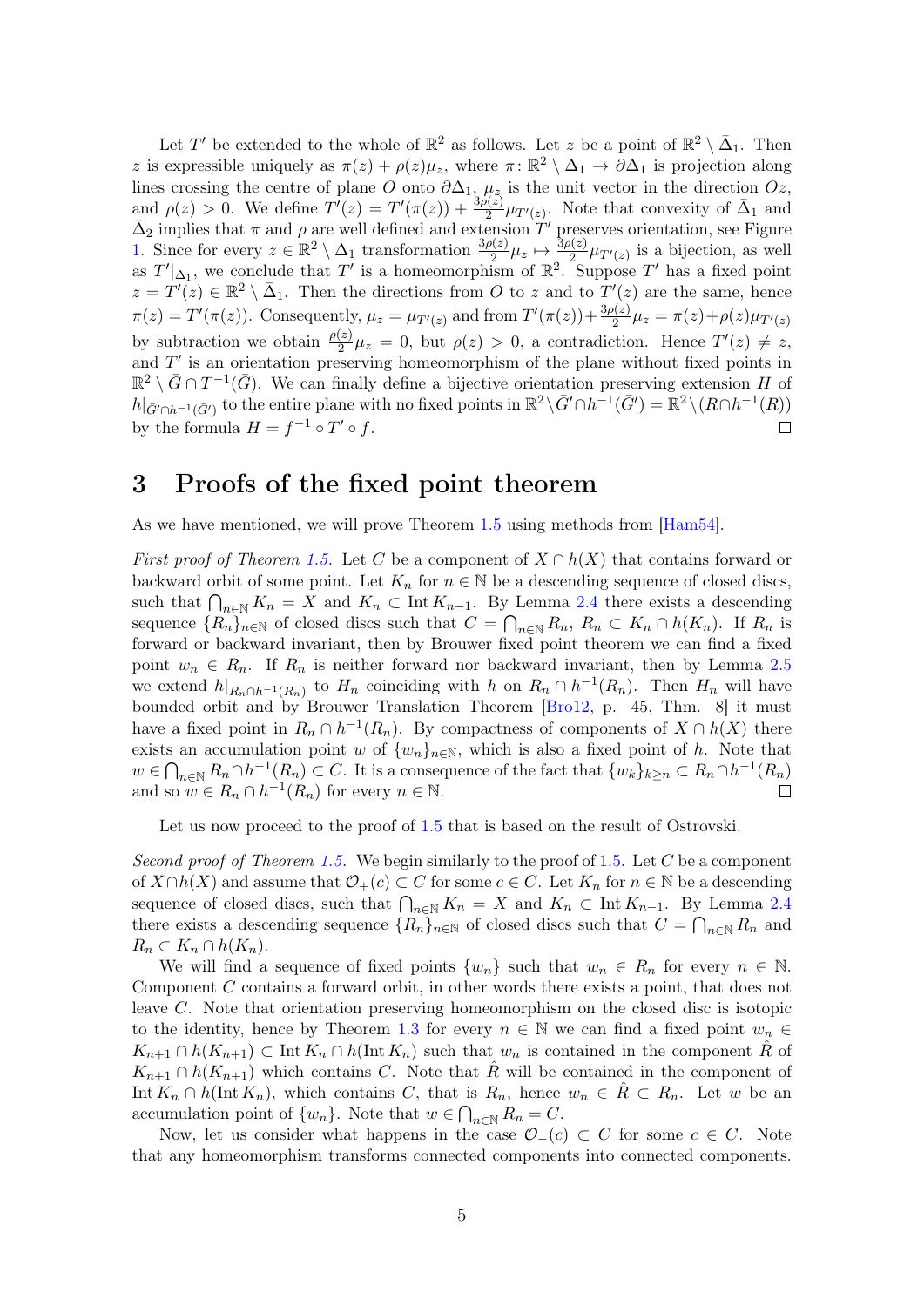Therefore  $h^{-1}(C)$  is a connected component of  $X \cap h^{-1}(X)$ , which contains  $\mathcal{O}_{+}^{h^{-1}}(h^{-1}(c))$ . We can now use the case of forward orbit to obtain a fixed point w in  $h^{-1}(C)$ . Then  $w = h(w) \in C.$  $\Box$ 

At last we present proof of a variation of Theorem [1.5,](#page-1-1) that uses the notion of linked orbits.

*Proof of the Theorem [1.6.](#page-1-2)* Let  $h: \mathbb{R}^2 \to \mathbb{R}^2$  be an orientation preserving homeomorphism and  $X \subset \mathbb{R}^2$  an acyclic continuum. Let  $K_n$  for  $n \in \mathbb{N}$  be a descending sequence of closed discs, such that  $\bigcap_{n\in\mathbb{N}} K_n = X$  and  $K_n \subset \text{Int } K_{n-1}$ . Consider  $C \subset X \cap h(X)$ a connected component containing a k-periodic orbit  $\mathcal{O}$ , for some  $k > 1$ . By Lemma [2.4](#page-3-0) there exists a descending sequence  $\{R_n\}_{n\in\mathbb{N}}$  of closed discs such that  $C = \bigcap_{n\in\mathbb{N}} R_n$ and  $R_n \subset K_n \cap h(K_n)$ . Moreover, we have also  $R_n \subset \text{Int } R_{n-1}$ . It is a consequence of the inequality  $R_n \subset \text{Int } K_{n-1} \cap \text{Int } h(K_{n-1})$  and the fact, since  $R_n$  is connected and  $R_n \subset R_{n-1}$ , that Int  $R_{n-1}$  is a component of Int  $K_{n-1} \cap \text{Int } h(K_{n-1})$ .

We first consider the case when there is a subsequence of  ${K_n}$  that has all elements either backward or forward invariant. Then either X is forward invariant and  $C = h(X)$  or X is backward invariant and  $C = X$ . We will deal only with the case of forward invariance, as the other case is dealt by replacing h with  $h^{-1}$ . Such an approach is valid, as a point is h-fixed if and only if it is  $h^{-1}$ -fixed and h-linked if and only if  $h^{-1}$ -linked. By Theorem [2.3](#page-2-1) we can find a fixed point w linked to  $\mathcal{O}$ , suppose  $w \notin K_1$ . By continuity of h there is  $n_0 \in \mathbb{N}$  with  $K_{n_0} \cup h(K_{n_0}) \subset \text{Int } K_1$ . Then  $\text{Int } K_1 \setminus C$  is an open surface and  $\partial K_{n_0}$ ,  $\partial h(K_{n_0})$  are homotopic in Int  $K_1 \setminus C$ . Hence by Theorem 2.1 in [\[Eps66\]](#page-6-9) they are isotopic. Now,  $D_1 = K_{n_0}$  and some small enough closed ball  $D_2$  around w satisfy Definition [2.2](#page-2-2) of unlinked orbits, contradicting choice of w.

Let us now assume that  ${K_n}$  does not contain forward or backward invariant ele-ments. By Lemma [2.5](#page-3-1) applied to discs  $R_n$  and  $K_n$  we obtain homeomorphisms  $H_n$  with  $H_n|_{R_n \cap h^{-1}(R_n)} = h|_{R_n \cap h^{-1}(R_n)}$ . For every  $n \in \mathbb{N}$ , we then use Theorem [2.3,](#page-2-1) to find a fixed point  $w_n \in R_n \cap h^{-1}(R_n)$  of  $H_n$  linked to  $\mathcal{O}$ . It is necessary that  $w_n \in R_n \cap h^{-1}(R_n)$ , as  $H_n$  has no fixed points outside  $R_n \cap h^{-1}(R_n)$ . We can assume that  $\{w_n\}$  is convergent and  $w = \lim_{n \to \infty} w_n$ . Note that  $w \in C$  and, as  $H_n$  are extensions of  $h|_{C \cap h^{-1}(C)}$ , w is a fixed point of h. We claim that w is linked to  $\mathcal{O}$ . Let us take closed discs  $D_1$  and  $D_2$  as in Defini-tion [2.2](#page-2-2) with  $\mathcal{O} \subset \text{Int } D_1$ ,  $w \in \text{Int } D_2$  and empty intersection. By hypothesis,  $\partial D_1$  is freely isotopic to  $h(\partial D_1)$  in  $\mathbb{R}^2 \setminus (\mathcal{O} \cup \{w\})$ . Let us denote this isotopy by  $J: \mathbb{S}^1 \times [0,1] \to \mathbb{R}^2$ . Let  $n_0 \in \mathbb{N}$  be such that  $w_{n_0} \notin J(\mathbb{S}^1 \times [0, 1]) \cup D_1 \cup h(D_1)$ . We will show that  $\partial D_1$  is freely isotopic to  $H_{n_0}(\partial D_1)$  in  $\mathbb{R}^2 \setminus (\mathcal{O} \cup \{w_{n_0}\})$ . This will lead to contradiction, as it is always possible to choose small enough disc  $D'_2$  around  $w_{n_0}$  that has boundary freely isotopic to its image under  $H_{n_0}$  in  $\mathbb{R}^2 \setminus (\mathcal{O} \cup \{w_{n_0}\})$ .

We below present similar argument to [\[Bor21,](#page-6-10) Claim 2.2]. Let  $S = \mathbb{R}^2 \setminus (\mathcal{O} \cup \{w_{n_0}\})$ . The surface S is open and connected. We will show that  $h(\partial D_1)$  and  $H_{n_0}(\partial D_1)$  are homotopic in S. Put  $P = \text{Int } R_{n_0} \cap h^{-1}(\text{Int } R_{n_0})$ . Note that  $h(\partial D_1) \setminus h(P)$  and  $H_{n_0}(\partial D_1) \setminus h(P)$  are disjoint unions of families of arcs without self-intersections. Let us define those families respectively by  $\{\alpha_i\}_{i\in I\subset \mathbb{N}}$  and  $\{\beta_i\}_{i\in I'\subset \mathbb{N}}$ , where  $\alpha_i$  and  $\beta_i$  are simple curves. It is possible that I or I' is infinite. As  $h|_{\bar{P}} = H_{n_0}|_{\bar{P}}$ , for every  $\alpha_i$  we can find  $\beta_{i'}$  such that they have the same endpoints. Rearranging order of curves, we may assume that the ends of  $\alpha_i$ and  $\beta_i$  coincide and  $I = I'$ . Note that  $\alpha_i \cup \beta_i$  may not be a Jordan curve. Let F be the closure of the union of bounded connected components of  $\mathbb{R}^2 \setminus (\alpha_i \cup \beta_i)$  together with  $\alpha_i \cup \beta_i$ . Note that F does not contain any point from  $\mathcal{O}$ , as  $\mathcal{O} \subset C \cap h^{-1}(C) \subset h(P)$ . Moreover,  $w_{n_0} \notin F$ . Indeed, as  $F \subset h(D_1) \cup H_{n_0}(D_1)$ ,  $w_{n_0} \in F$  is only possible if  $w_{n_0} \in h(D_1)$  or  $w_{n_0} \in H_{n_0}(D_1)$ . As  $w_{n_0}$  is fixed under h and  $H_{n_0}$ , it would mean that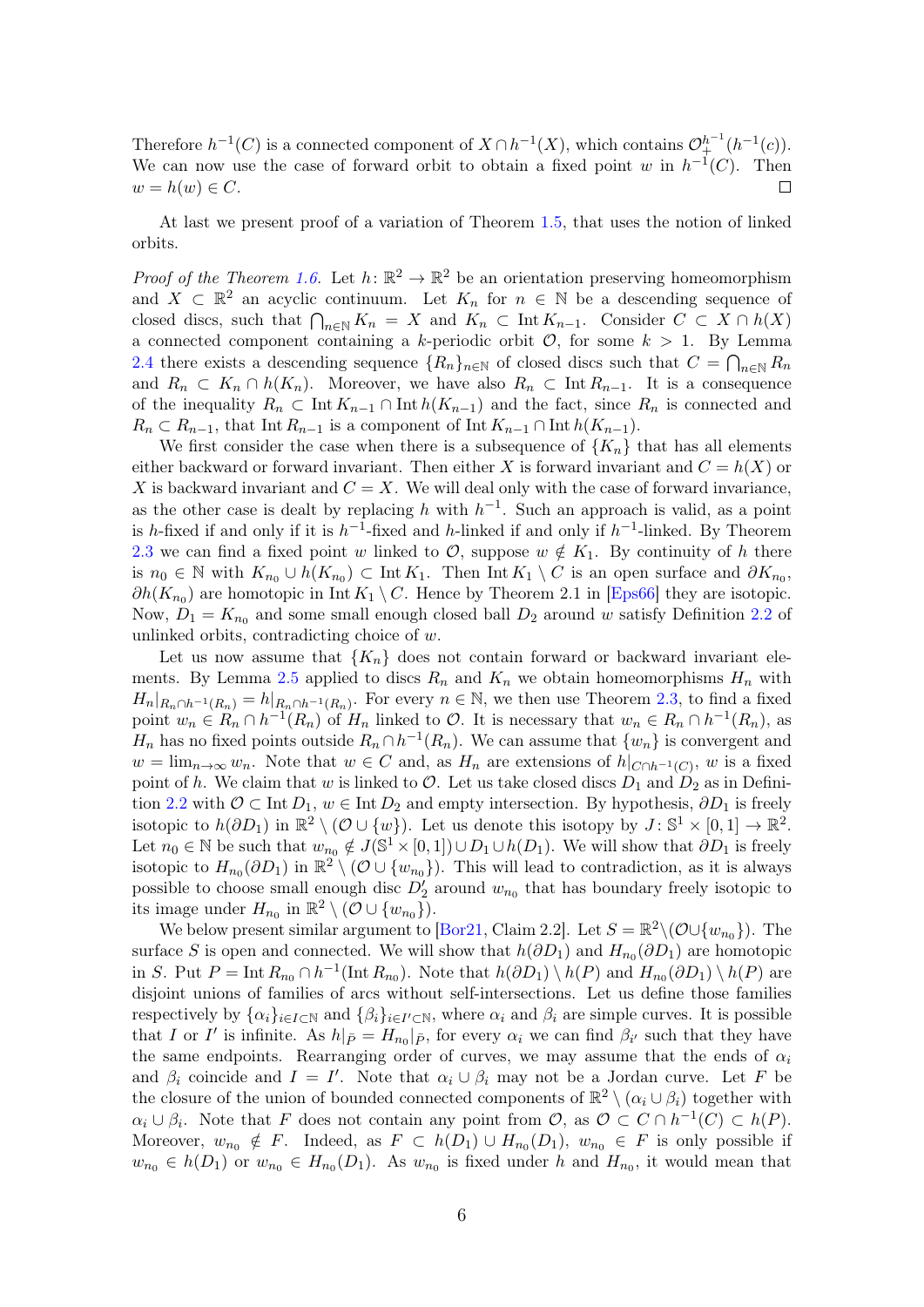$w_{n_0} \in D_1$ , contradiction with the choice of  $w_{n_0}$ . Consequently,  $\alpha_i$  is homotopic with  $\beta_i$  in F by a homotopy that fixes endpoints. Once again, as h and  $H_{n_0}$  coincide on  $\overline{P}$ ,  $h(\partial D_1) \cap h(\overline{P}) = H_{n_0}(\partial D_1) \cap h(\overline{P})$  and  $h(\partial D_1)$  and  $H_{n_0}(\partial D_1)$  are homotopic in S. Consequently,  $\partial D_1$  is homotopic to  $H_{n_0}(\partial D_1)$  in S. They are isotopic by Theorem 2.1 in [\[Eps66\]](#page-6-9), leading to a contradiction with the fact that  $\mathcal O$  and  $w_{n_0}$  are  $H_{n_0}$ -unlinked.  $\Box$ 

# 4 Acknowledgments

This work was supported by the National Science Centre, Poland (NCN), grant no. 2019/34/E/ST1/00237. We would like to thank Jan P. Boroński for his constant support and many invaluable comments.

# References

- <span id="page-6-4"></span>[Bel78] H. Bell. A fixed point theorem for plane homeomorphisms. Fundamenta Mathematicae, 100:119–128, 1978.
- <span id="page-6-6"></span>[BFM+13] Alexander M. Blokh, Robbert J. Fokkink, John C. Mayer, Lex G. Oversteegen, and E. D. Tymchatyn. Fixed point theorems for plane continua with applications. Memoirs of the American Mathematical Society,  $224(1053):xiv+97$ , 2013.
- <span id="page-6-7"></span>[Bon06] Marc Bonino. Nielsen theory and linked periodic orbits of homeomorphisms of S 2 . Mathematical Proceedings of the Cambridge Philosophical Society, 140(3):425–430, 2006.
- <span id="page-6-5"></span>[Bor10] Jan P. Boroński. Fixed points and periodic points of orientation-reversing planar homeomorphisms. Proceedings of The American Mathematical Society, 138:3717–3722, 10 2010.
- <span id="page-6-0"></span>[Bor17] Jan P. Boroński. On a generalization of the Cartwright–Littlewood fixed point theorem for planar homeomorphisms. Ergodic Theory and Dynamical Systems, 37(6):1815–1824, 2017.
- <span id="page-6-10"></span>[Bor21] J. P. Boroński. Linked orbits of homeomorphisms of the plane and Gambaudo-Kolev Theorem. 2021.
- <span id="page-6-8"></span>[Bro12] L. E. J. Brouwer. Beweis des ebenen translationssatzes. (mit 9 figuren im text). Mathematische Annalen, 72:37–54, 1912.
- <span id="page-6-3"></span>[Bro77] Morton Brown. A short short proof of the Cartwright-Littlewood theorem. Proceedings of The American Mathematical Society, 65(2):372, 1977.
- <span id="page-6-2"></span>[Car51] Littlewood Cartwright. Some fixed point theorems. With appendix by H. D. Ursell. Ann. of Math., 54(2):1–37, 1951.
- <span id="page-6-9"></span>[Eps66] D. B. A. Epstein. Curves on 2-manifolds and isotopies. Acta Mathematica,  $115$ (none):83 – 107, 1966.
- <span id="page-6-1"></span>[Ham54] O. H. Hamilton. A Short Proof of the Cartwright-Littlewood Fixed Point Theorem. Canadian Journal of Mathematics, 6:522–524, 1954.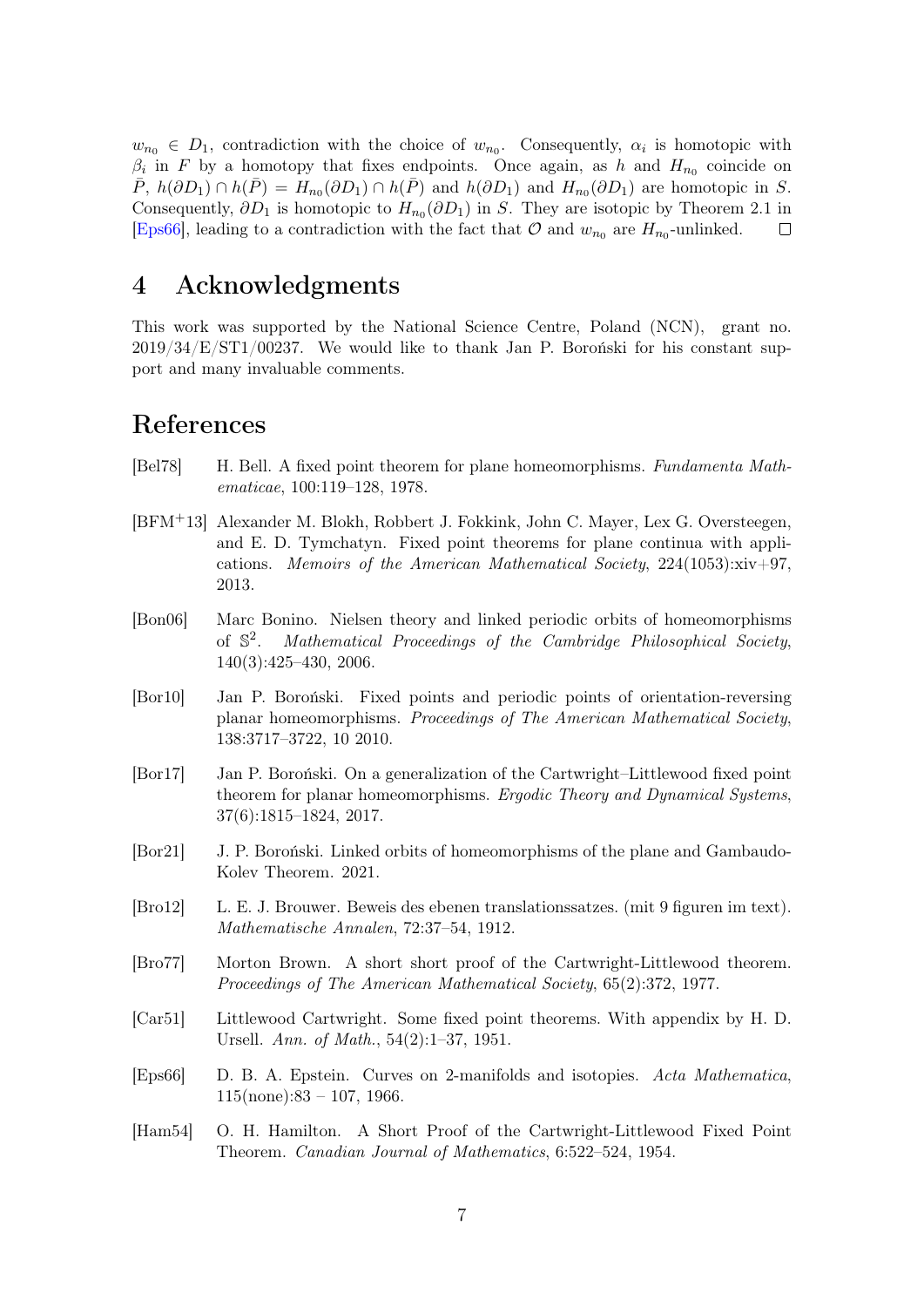- <span id="page-7-4"></span>[Kol90] Boris Kolev. Point fixe lié à une orbite périodique d'un difféomorphisme de  $\mathbb{R}^2$ . Comptes rendus de l'Académie des sciences. Série I, Mathématique, 310(12):831–833, 1990. in French, 4 pages.
- <span id="page-7-1"></span>[Kup91a] Krystyna Kuperberg. Fixed points of orientation reversing homeomorphisms of the plane. Proceedings of The American Mathematical Society, 112(1):223–229, 1991.
- <span id="page-7-0"></span>[Kup91b] Krystyna Kuperberg. A lower bound for the number of fixed points of orientation reversing homeomorphisms. In The geometry of Hamiltonian systems (Berkeley, CA, 1989), volume 22 of Math. Sci. Res. Inst. Publ., pages 367–371. Springer, New York, 1991.
- <span id="page-7-2"></span>[Mau15] R. D. Mauldin. The scottish book: Mathematics from the scottish café, with selected problems from the new Scottish book, second edition. 01 2015.
- <span id="page-7-3"></span>[Ost13] Georg Ostrovski. Fixed point theorem for non-self maps of regions in the plane. Topology and its Applications, 160(7):915–923, 2013.